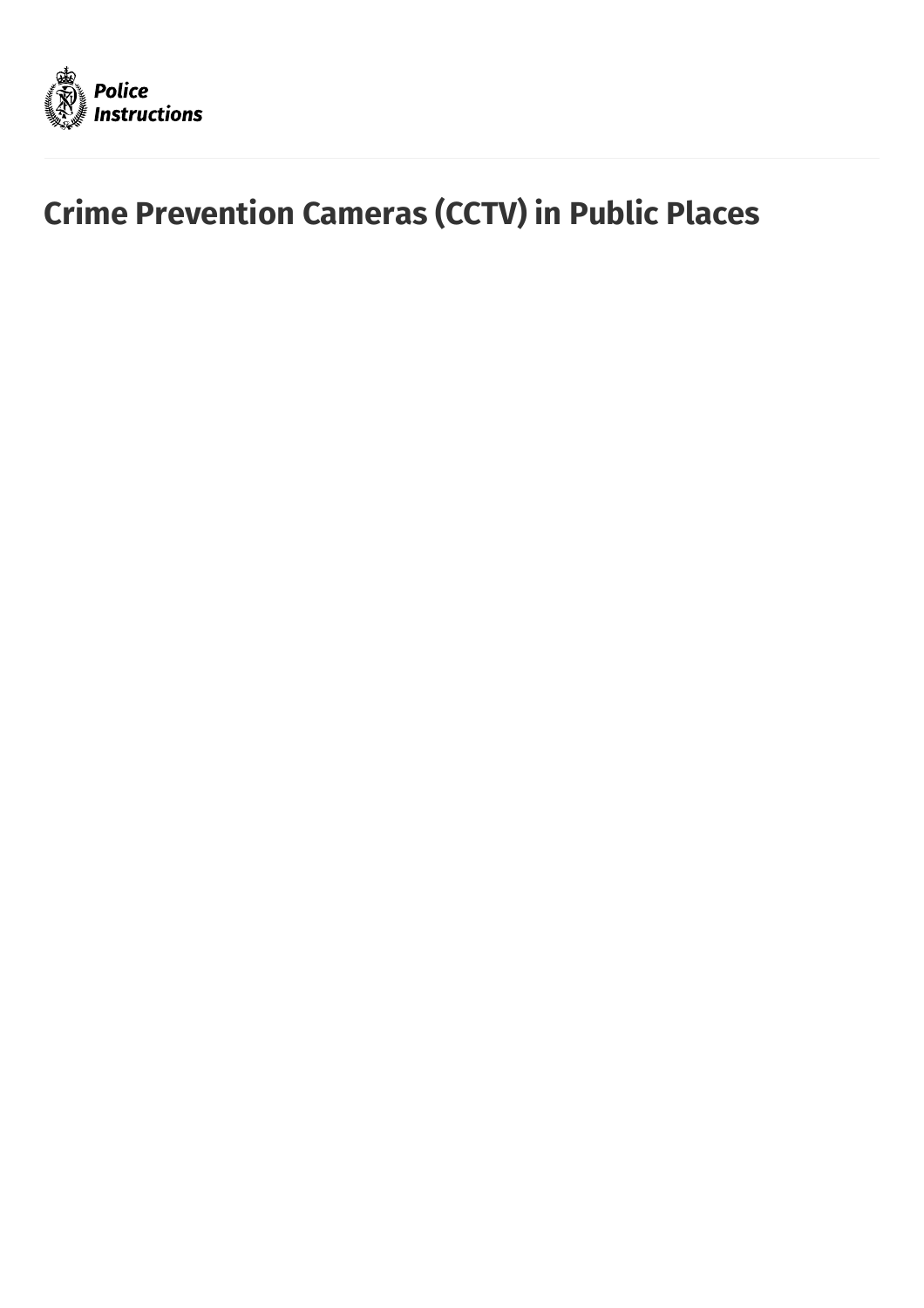#### **Table of [Contents](#page-1-0)**

<span id="page-1-39"></span><span id="page-1-38"></span><span id="page-1-37"></span><span id="page-1-36"></span><span id="page-1-35"></span><span id="page-1-34"></span><span id="page-1-33"></span><span id="page-1-32"></span><span id="page-1-31"></span><span id="page-1-30"></span><span id="page-1-29"></span><span id="page-1-28"></span><span id="page-1-27"></span><span id="page-1-26"></span><span id="page-1-25"></span><span id="page-1-24"></span><span id="page-1-23"></span><span id="page-1-22"></span><span id="page-1-21"></span><span id="page-1-20"></span><span id="page-1-19"></span><span id="page-1-18"></span><span id="page-1-17"></span><span id="page-1-16"></span><span id="page-1-15"></span><span id="page-1-14"></span><span id="page-1-13"></span><span id="page-1-12"></span><span id="page-1-11"></span><span id="page-1-10"></span><span id="page-1-9"></span><span id="page-1-8"></span><span id="page-1-7"></span><span id="page-1-6"></span><span id="page-1-5"></span><span id="page-1-4"></span><span id="page-1-3"></span><span id="page-1-2"></span><span id="page-1-1"></span><span id="page-1-0"></span>

| <b>Table of Contents</b>                                                            | $\overline{2}$ |
|-------------------------------------------------------------------------------------|----------------|
| Policy statement and principles                                                     | 3              |
| What                                                                                | 3              |
| Why                                                                                 | 3              |
| How                                                                                 | 3              |
| Overview                                                                            | 4              |
| Installation and ownership                                                          | 4              |
| Consultation                                                                        | 4              |
| Operation of CCTV                                                                   | 5              |
| Location                                                                            | 5              |
| <b>Operating times</b>                                                              | 5              |
| Operational oversight                                                               | 5              |
| <b>CCTV</b> officer                                                                 | 5              |
| Monitors                                                                            | 5              |
| Control and operation of cameras                                                    | 6              |
| <b>CCTV</b> information                                                             | 7              |
| Security and retention of information                                               | 7              |
| Public awareness of cameras and collection of information                           | 7              |
| Audits                                                                              | 7              |
| General review                                                                      | 7              |
| <b>Privacy Commissioner</b>                                                         | 7              |
| Privacy Act 1993 - access and disclosure flow charts                                | 7              |
| Use of information collected                                                        | 8              |
| Access to information by individual concerned                                       | 8              |
| Release/publication of CCTV images                                                  | 8              |
| Request for access and footage retrieval of digital CCTV data template              | 9              |
| Appendix A - Example of public notice                                               | 10             |
| Appendix B - Checklist/aide memoir                                                  | 11             |
| Prior to installation and trial of new system or expansion of existing system       | 11             |
| Consultation                                                                        | 11             |
| Public awareness of crime prevention cameras                                        | 12             |
| Camera officer role                                                                 | 12             |
| Control and operation of cameras                                                    | 12             |
| Security and retention of information                                               | 12             |
| Audit, general review and privacy requirements                                      | 13             |
| Use of information collected and access to information by individual concerned      | 13             |
| Appendix C - Evaluation of your CCTV system                                         | 15             |
| Factors to consider when evaluating a CCTV system                                   | 15             |
| Appendix D – Privacy Act 1993 access and disclosure flow charts                     | 17             |
| Appendix E - Request for access and footage retrieval of digital CCTV data template | 19             |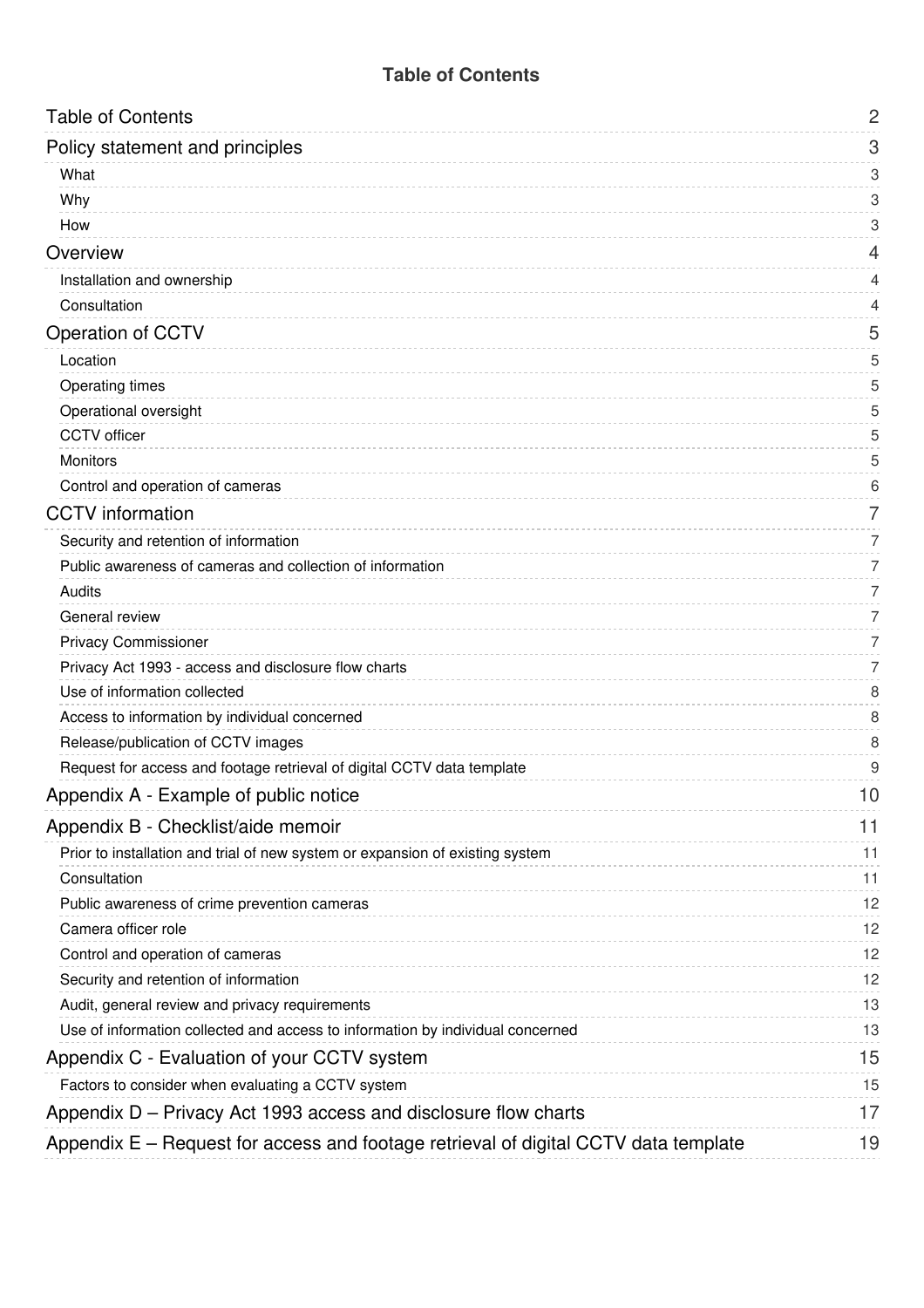## <span id="page-2-0"></span>**Policy [statement](#page-1-1) and principles**

#### <span id="page-2-1"></span>**[What](#page-1-2)**

Crime prevention cameras:

- are used to prevent and detect criminal offences in identified high crime areas
- are not used to maintain surveillance on individuals or groups
- must be operated in a manner that complies with the Privacy Act 1993 and this instruction.

#### <span id="page-2-2"></span>**[Why](#page-1-3)**

The use of crime prevention cameras helps to reduce the incidence of crime and disorder, so that members of the community feel safe when visiting the public areas covered by the cameras.

#### <span id="page-2-3"></span>**[How](#page-1-4)**

- Police may support local authorities and other groups wanting to installCCTV in public places for crime prevention purposes.
- Use of CCTV may enhance the prevention, detection, investigation, prosecution and punishment of offences.
- Use of CCTV cameras must comply with the Privacy Act 1993
- Police must consult the community prior to the installation of CCTV.
- Where Police monitor CCTV cameras they must maintain operational oversight of the cameras.
- Data collected from CCTV must be destroyed within two months unless required for evidential purposes.
- Sharing of CCTV data is only permissible in accordance with the Privacy Act 1993.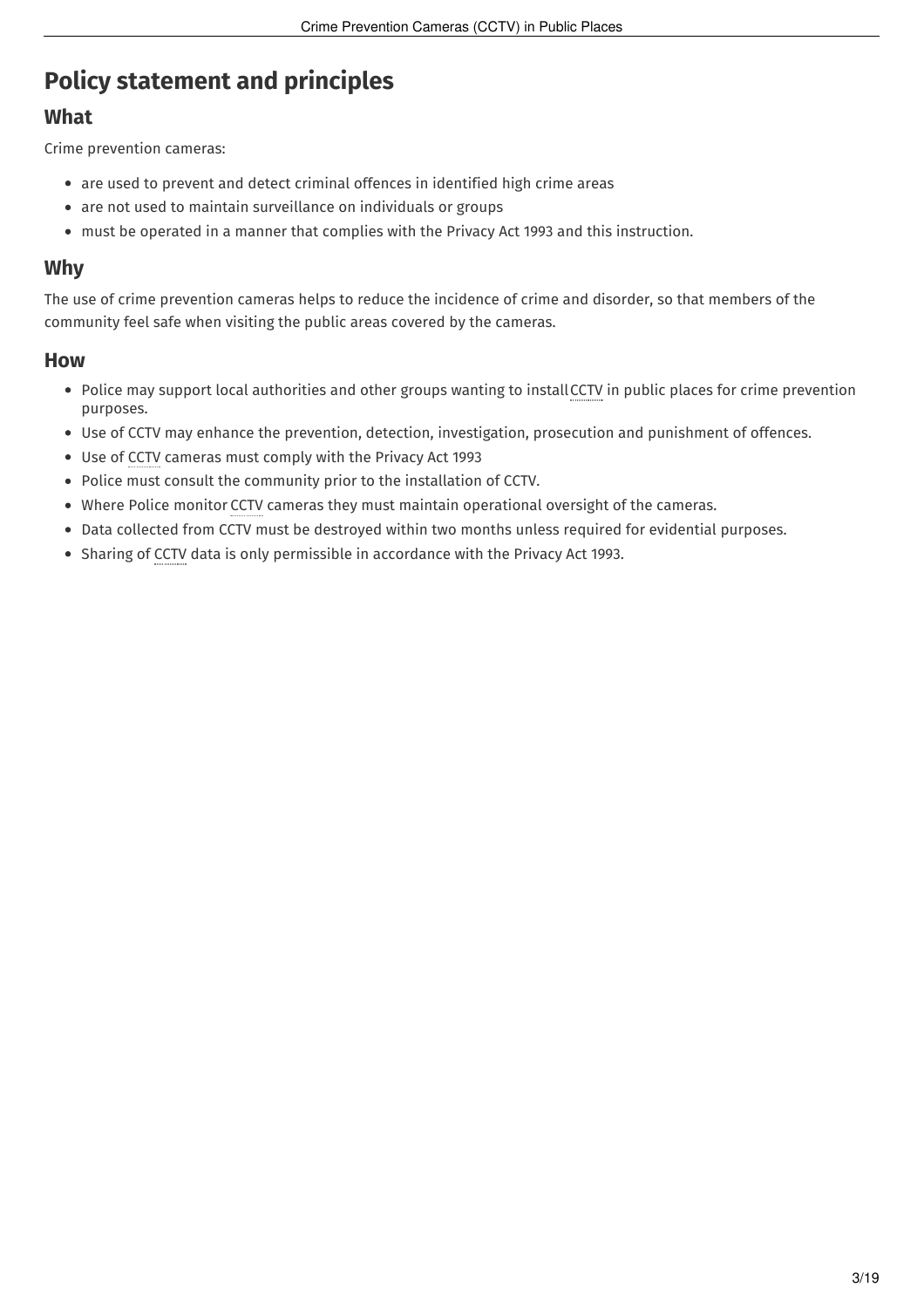## <span id="page-3-0"></span>**[Overview](#page-1-5)**

The objective of installing crime prevention cameras is to reduce the incidence of crime and disorder, so that members of the community feel safe when visiting the public areas covered by the cameras.

This chapter applies to:

- Closed Circuit Television(CCTV) cameras installed at fixed sites in public places for a general crime prevention purpose and operated in conjunction with Police
- crime prevention cameras operated in conjunction with Police but not monitored by Police
- significant expansions of existing crime prevention camera systems
- trials of new systems.

Crime prevention cameras:

- are used to prevent and detect criminal offences in identified high crime areas
- are not used to maintain surveillance on individuals or groups
- must be operated in a manner that complies with the Privacy Act 1993 and this instruction.

**Note**: Guidelines for operating crime prevention cameras in residential areas are available on the [Neighbourhood](http://www.ns.org.nz/) Support internet site.

#### <span id="page-3-1"></span>**[Installation](#page-1-6) and ownership**

Consideration must be given as to the information you want to collect, and why do you want to collect it. You should only collect information if you need it.

CCTV cannot be used in a manner that is unlawful, unfair or unreasonably intrusive. Whether collecting personal information by CCTV is unreasonably intrusive will largely depend on the sensitivity of the information being collected, weighed against the seriousness or significance of the reason for collecting it. (For more details refer to the Privacy Commissioner [Guidelines](https://www.privacy.org.nz/news-and-publications/guidance-resources/privacy-and-cctv-a-guide-to-the-privacy-act-for-businesses-agencies-and-organisations/) summary)

Police may support local authorities and other groups wanting to install CCTV (closed circuit television cameras) in public places for crime prevention purposes.

The camera system will normally be owned by the local authority or other group. They are normally monitored byPolice volunteers. However, they may be operated in [conjunction](http://tenone.police.govt.nz/pi/police-volunteers) with Police and not monitored by Police.

### <span id="page-3-2"></span>**[Consultation](#page-1-7)**

Prior to any installation, consult the community to ensure any concerns about the proposal are identified and resolved. Special attention must be given to:

- camera placement (i.e. identified by intelligence)
- appropriate operation of the cameras (including review of recorded material for quality)
- privacy of individuals going about their lawful activities
- establishment of a clear audit and review process.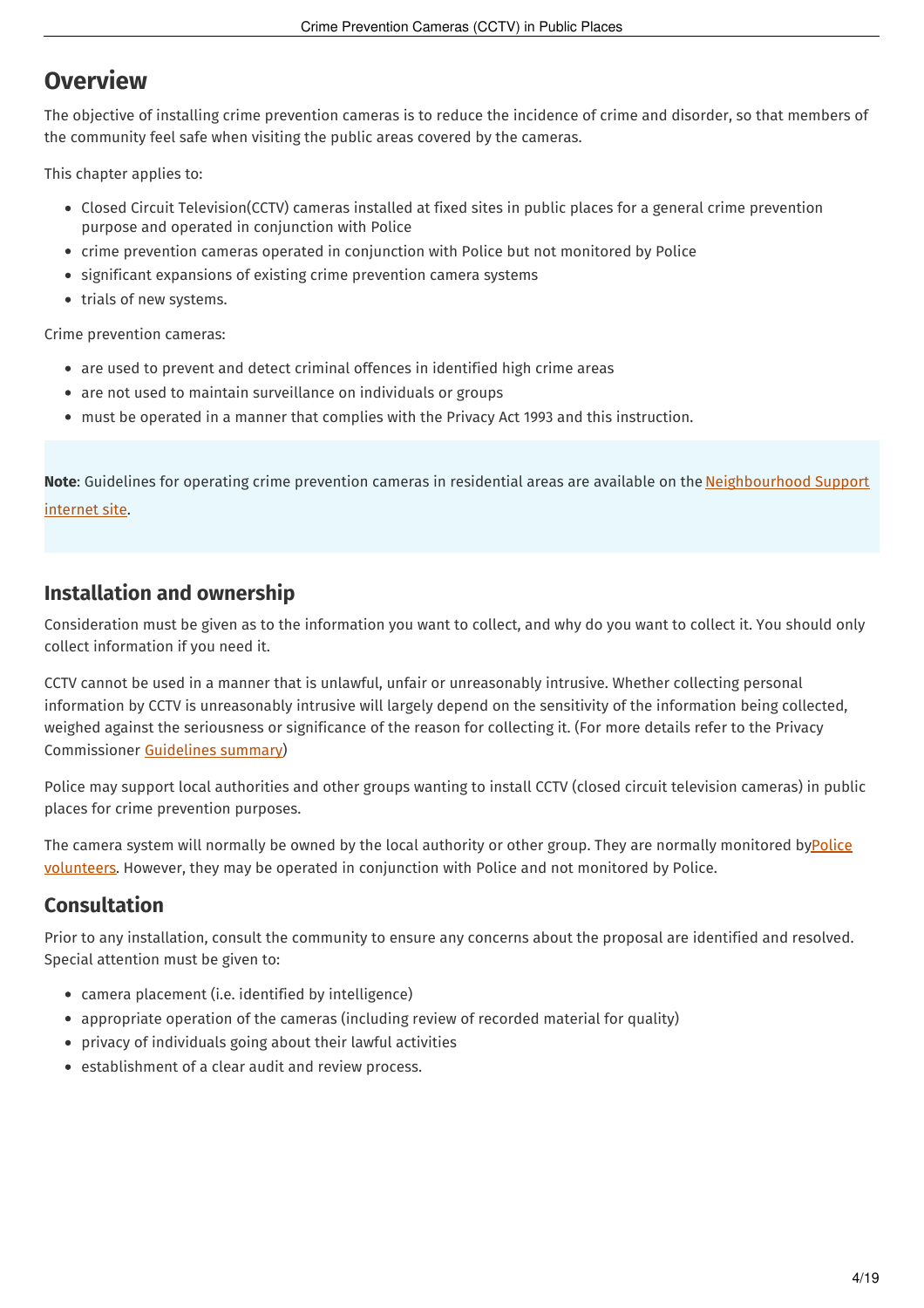## <span id="page-4-0"></span>**[Operation](#page-1-8) of CCTV**

## <span id="page-4-1"></span>**[Location](#page-1-9)**

Collect data so you can see whether CCTV will fix your problem, i.e. collecting statistics on the number and types of crimes in the area, (theft ex-car, assault, fighting, drunkenness, drugs, disorder offences etc.) and the times they occur. This will also help determine whether CCTV has had a positive impact in either deterring criminal activity or assisting in the prosecution of offenders.

## <span id="page-4-2"></span>**[Operating](#page-1-10) times**

It is possible for CCTV to record 24 hours, 7 days a week when set to be motion activated without impacting on staffing resources.

Consideration should be given to the hours that CCTV cameras can be monitored in an effort to disrupt or deter criminal activity. Intelligence statistics and local knowledge should be used to assist in identifying crime peaks in an area (e.g. skate parks), and the times or days where these activities peak.

Police should alert local authorities and other interested groups that the cameras will**not** be continuously monitored.

## <span id="page-4-3"></span>**[Operational](#page-1-11) oversight**

Where crime prevention cameras are monitored by Police, operational oversight of the cameras must be assigned to a named individual or to a position holder (e.g. shift watchhouse supervisor/station sergeant).

## <span id="page-4-4"></span>**CCTV [officer](#page-1-12)**

The Area Commander must designate a CCTV officer to ensure that the installation and operation of the cameras complies with this chapter. Where the cameras are not to be monitored by Police, the Area Commander must designate a CCTV liaison officer who performs an equivalent function and monitors [compliance](http://tenone.police.govt.nz/pi/police-volunteers) with this chapter and works with Police volunteers.

The CCTV officer is responsible for:

- liaising with the local authority and other interested groups
- alerting the local authority and other interested groups to any deficiencies in the installation and maintenance of the equipment and signs
- confirming the publication of the required public notices (refer [Appendix](#page-9-0) A)
- implementing and updating local operating instructions or policies alongside local authorities
- maintaining the security of the monitors and data storage
- arranging camera training for Police and volunteers
- authorising trained persons to monitor the cameras
- recording relevant statistics and significant incidents, and reporting these where appropriate to the reviewing officer (appointed by Area Commander), local authority and other interested groups
- liaising with the Police Privacy Officer and the Office of the Privacy Commissioner on matters involving Privacy related mattors
- assisting in the conduct of a general review of the use of the cameras, and when required, providing specific reports on the need or justification for continued operation of the cameras.

#### <span id="page-4-5"></span>**[Monitors](#page-1-13)**

Monitors must be installed in either Police premises or some other secure location.

Viewing access to the Police monitors while they are in operation should be restricted to Police employees and persons authorised by the CCTV officer.

Equivalent measures must be taken to ensure the security of monitors that are not operated by Police. Monitors must not be located in such a manner that they can be viewed by the public.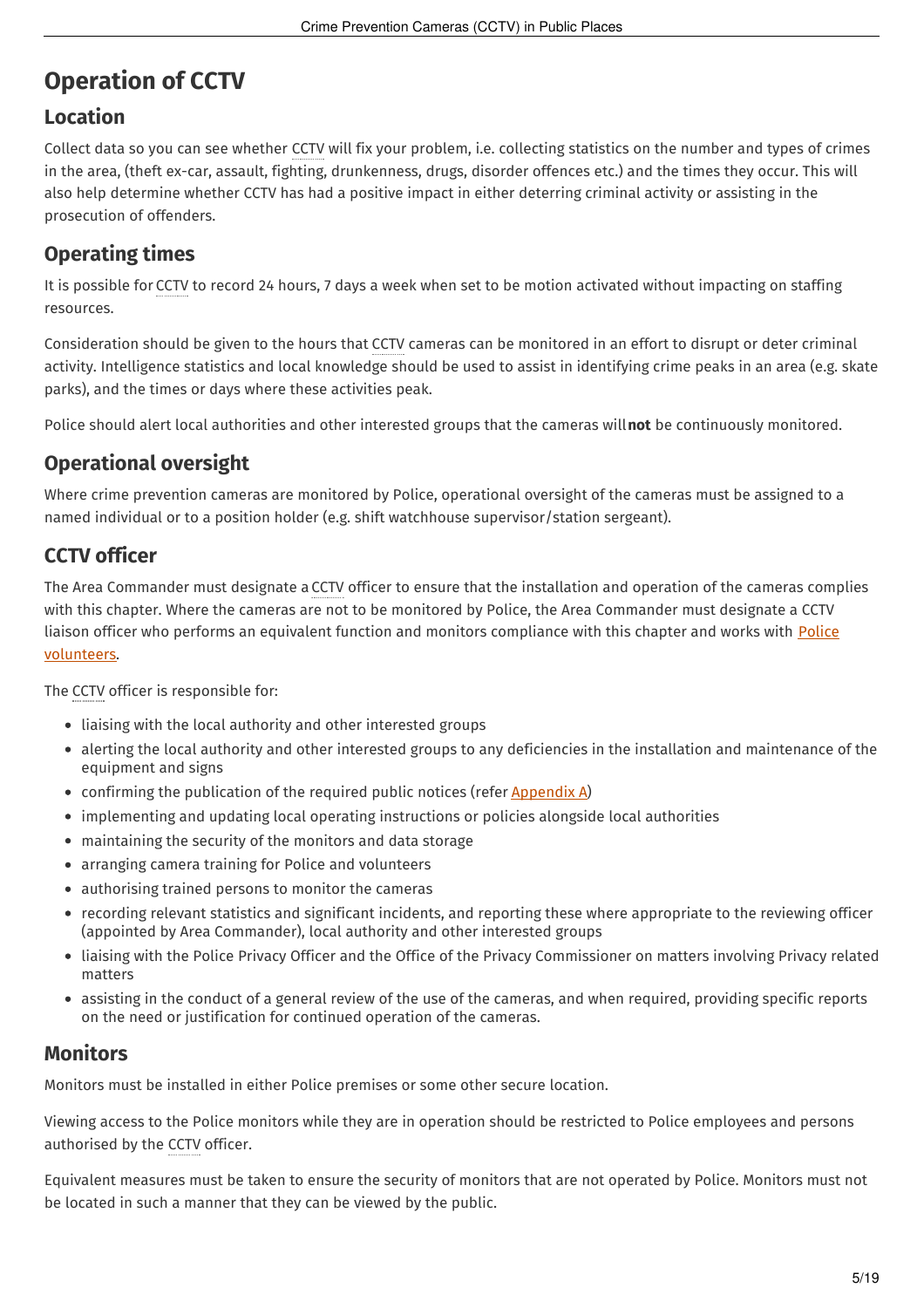## <span id="page-5-0"></span>**Control and [operation](#page-1-14) of cameras**

Operators of the camera equipment are accountable for their actions. The manner in which they use the cameras will be audited and they may be called upon to justify their interest in a particular member of the public (subject to the 'Code of [Conduct'\).](http://tenone.police.govt.nz/pi/code-conduct-gi-c303)

Unless there is sufficient justification for doing so (e.g. reasonable suspicion that an offence is taking place) cameras must not:

- track or zoom in on any member of the public
- be focused on entranceways to buildings or be directed to look through windows into buildings
- view into private residences except as part of a wide angle or long shot or while panning past them.

**Note**: Only authorised persons have access to camera operation controls.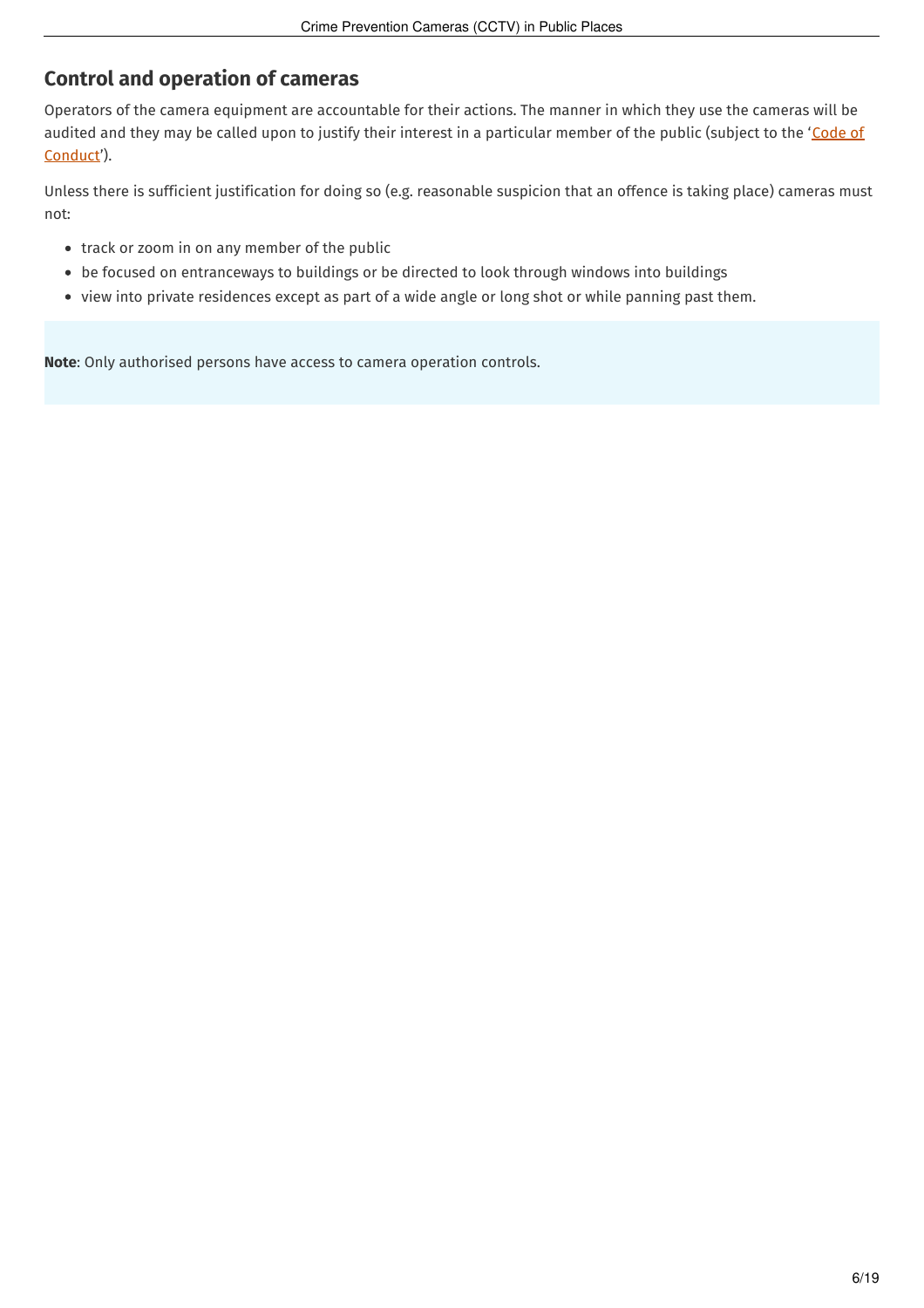## <span id="page-6-0"></span>**CCTV [information](#page-1-15)**

## <span id="page-6-1"></span>**Security and retention of [information](#page-1-16)**

Any information stored on a hard drive must be erased within two months unless it is required for evidential purposes. Any hard drive data required for evidential purposes must be cloned using standard forensic electronic data procedures as used by the Digital Forensic Unit and specified in the Guidelines for using Digital CCTV Evidence in Law [Enforcement](http://www.crownlaw.govt.nz/publications/guidelines-protocols-and-articles/SearchForm?Search=cctv&action_results=L) as per the Solicitor-General's guidelines.

Access to recorded data must be authorised by theCCTV officer or equivalent and all access to and use of recorded material must be logged.

#### <span id="page-6-2"></span>**Public awareness of cameras and collection of [information](#page-1-17)**

The Privacy Act 1993 requires that persons from whom personal information is collected are made aware that information is being gathered about them and the purpose for doing so.

The location selected for camera installation must be clearly signposted at the extremities to notify the public that a camera is or may be in operation. The signs also serve as a general crime deterrent.

While the erection and maintenance of signs is the responsibility of the local authority, Police must satisfy themselves of the adequacy of the signs for these purposes.

The signs must clearly display the message "**Police Crime Prevention Camera Area**" or a similar message and be of a size and style that makes them readily visible to people entering the area.

Periodic public notices in the news media (see example in [Appendix](#page-9-0) A) should convey more detailed information about the purpose and operation of the cameras, including the matters referred to in [Information](http://www.westlaw.co.nz/maf/wlnz/app/document?docguid=I544315fee02c11e08eefa443f89988a0&tocDs=AUNZ_NZ_LEGCOMM_TOC&isTocNav=true&startChunk=1&endChunk=1) Privacy Principle 3.

#### <span id="page-6-3"></span>**[Audits](#page-1-18)**

Internal audits must (refer [Appendix](#page-10-0) B):

- be conducted periodically to ensure compliance with this chapter
- include such matters as the camera operating standards and security of the monitors and data storage devices
- be documented for each audit
- (where appropriate) be conducted jointly with the monitoring agency.

#### <span id="page-6-4"></span>**[General](#page-1-19) review**

Area commanders must appoint a reviewing officer to conduct a general review of the use of the cameras on an annual basis and to prepare an evaluation report (refer to [Appendix](#page-14-0) C). Each review must be conducted in consultation with the CCTV officer or equivalent, the local authority and any other group with an ownership or operational interest in any installed camera. The evaluation report should include comment on the location, operation, effectiveness and continuing necessity for the cameras.

### <span id="page-6-5"></span>**Privacy [Commissioner](#page-1-20)**

The Privacy Commissioner has the right to review the need for, and the use of the Police crime prevention camera operation in any Police district.

The Office of the Privacy Commissioner must be supplied with this information and any proposal to install new cameras or to expand an existing scheme, at the time of initial consideration. The proposal must include a justification for the installation of the cameras and an outline of the consultation process to be followed. (See the Privacy [Commissioner's](https://www.privacy.org.nz/assets/Files/Brochures-and-pamphlets-and-pubs/Privacy-and-CCTV-A-guide-October-2009.pdf) Guidelines)

### <span id="page-6-6"></span>**Privacy Act 1993 - access and [disclosure](#page-1-21) flow charts**

Refer to [Appendix](#page-16-0) D.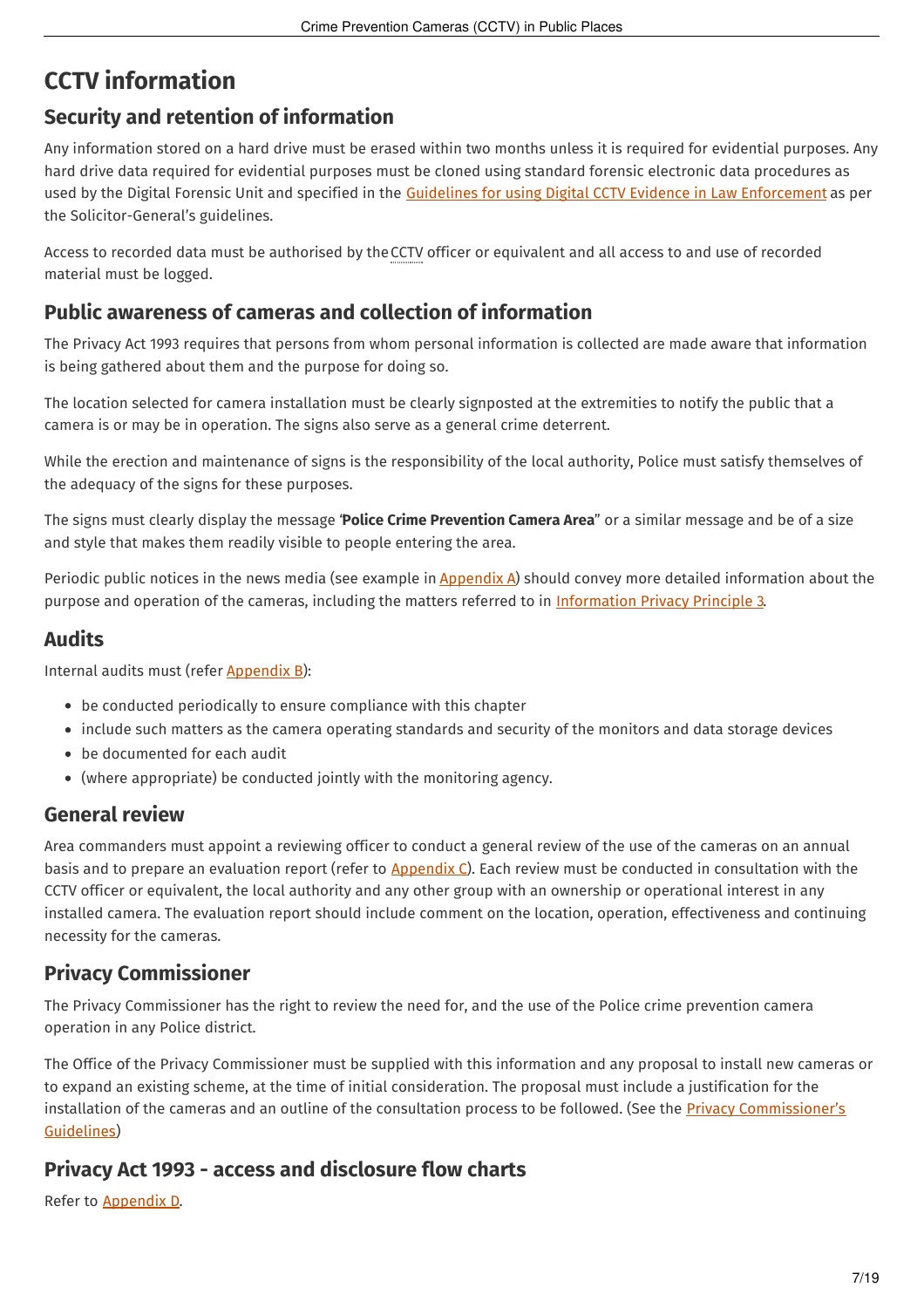## <span id="page-7-0"></span>**Use of [information](#page-1-22) collected**

Information collected by the cameras:

- will be used for the deterrence, or immediate detection, of criminal offences which occur in view of the cameras
- may be used, with the prior approval of a Police senior sergeant (or higher rank), for these related purposes:
- inquiries relating to the investigation and prosecution of other criminal offences
- training of Police and persons authorised by the camera officer or equivalent
- research e.g., into the nature of street offences, foot or vehicular traffic systems, or evaluation of the operation of particular camera systems.

**Caution**: The information must not be used for any other purposes.

### <span id="page-7-1"></span>**Access to [information](#page-1-23) by individual concerned**

An individual whose activities have been recorded by a Police crime prevention camera has a right to access and view that personal information provided it is readily retrievable (as it would be in the case of an identified offender). Access can only be refused on one of the grounds set out in sections [27](http://www.westlaw.co.nz/maf/wlnz/app/document?docguid=I544316a6e02c11e08eefa443f89988a0&tocDs=AUNZ_NZ_LEGCOMM_TOC&isTocNav=true&startChunk=1&endChunk=1), [28](http://www.westlaw.co.nz/maf/wlnz/app/document?docguid=I5443154ae02c11e08eefa443f89988a0&tocDs=AUNZ_NZ_LEGCOMM_TOC&isTocNav=true&startChunk=1&endChunk=1) and [29](http://www.westlaw.co.nz/maf/wlnz/app/document?docguid=I54431680e02c11e08eefa443f89988a0&tocDs=AUNZ_NZ_LEGCOMM_TOC&isTocNav=true&startChunk=1&endChunk=1) of the Privacy Act 1993.

It is good practice to advise suspects early in an interview of the existence of the recorded evidence and their right to access it.

## <span id="page-7-2"></span>**[Release/publication](#page-1-24) of CCTV images**

Traditional Police enquiries should be completed prior to publishing CCTV footage of private individuals in the media and social media. This should include internal circulation of images seeking nominations from Police staff. If the individual(s) still remain unidentified, consideration can then be given to external publication taking into account the remaining guidance in this section. Earlier publication can be considered in the event of an immediate risk to public safety.

CCTV footage should only be released if the identity of the individual(s) is unknown; it should not be used to try and verify that the image is that of a nominated suspect.

Under no circumstances should CCTV images of individuals being sought as witnesses, being published.

Police need to be absolutely certain that a crime has been committed by the individual(s) pictured and that there is sufficient evidence to justify the arrest and charge.

Each image should be carefully scrutinised in its entirety and cropping and pixilation should be undertaken as appropriate. The identities of all other individuals within the image; other than the offender should be obscured. Assessment should include the entire image and not just the individuals within the image. For example, does an image taken from inside a shop show anything which could expose security measures and increase the risk of repeat victimisation.

Right to privacy is the first and foremost consideration and therefore publication of images needs to be proportionate to the offence. Give due consideration to the long-term consequences for the individual(s) pictured. The aim is to solve and prevent crime, not to push individuals into reoffending; when they might otherwise respond to alternative interventions. Particular care should be taken not to publish if the individual pictured is clearly an individual whose identity would be protected by law once arrested.

An O/C needs to consider whether a successful prosecution will be reliant on witness identification of the offender, and therefore whether publication of CCTV footage will contaminate witness testimony or remove the opportunity to utilise a montage.

Any decision to publicise CCTV footage in the media or social media should be ratified by a supervisor. Police actions to identify the offender prior to publication should be recorded along with reasons for publication. This provides an audit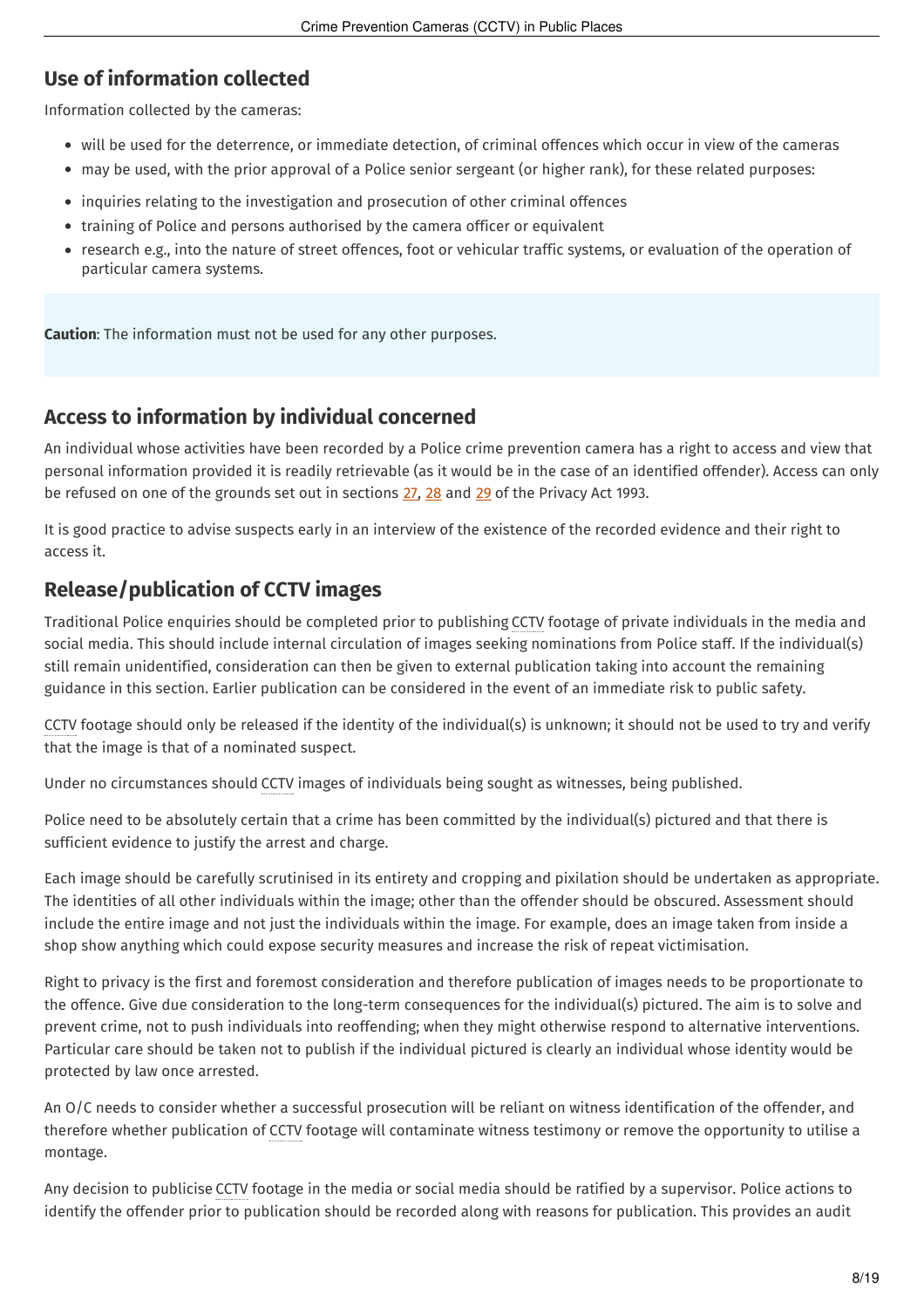trail in the event any complaint is lodged.

Once an individual has been identified media should be updated and the image should be removed from police social media platforms, websites etc. The date and time of this action should be recorded.

### <span id="page-8-0"></span>**Request for access and footage retrieval of digital CCTV data [template](#page-1-25)**

Refer to [Appendix](#page-18-0) E.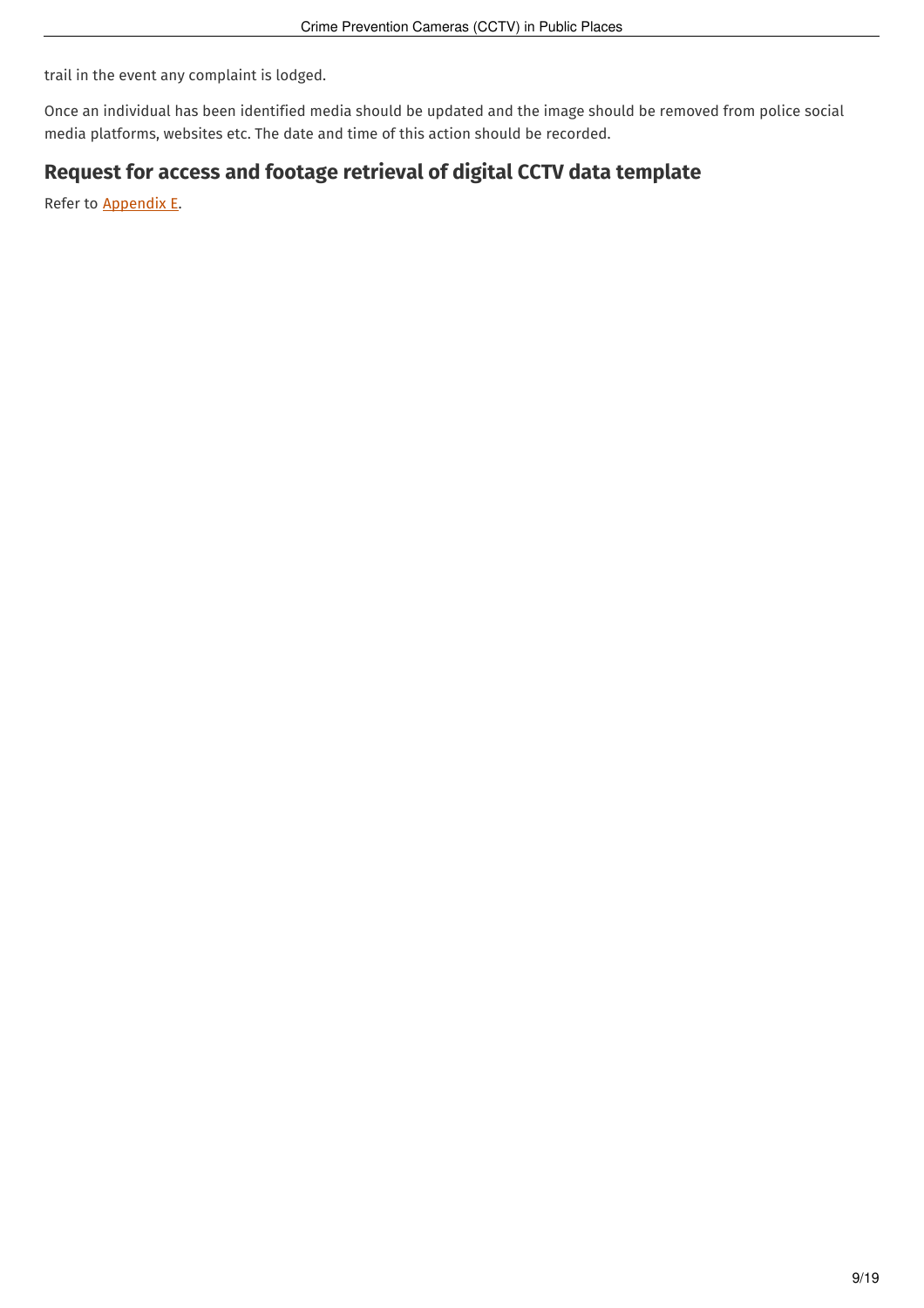## <span id="page-9-0"></span>**[Appendix](#page-1-26) A - Example of public notice**

**[Example\\_of\\_public\\_notice.doc](http://tenone.police.govt.nz/sites/default/files/documents/imported/files/Example_of_public_notice.doc) <sup>33</sup> KB**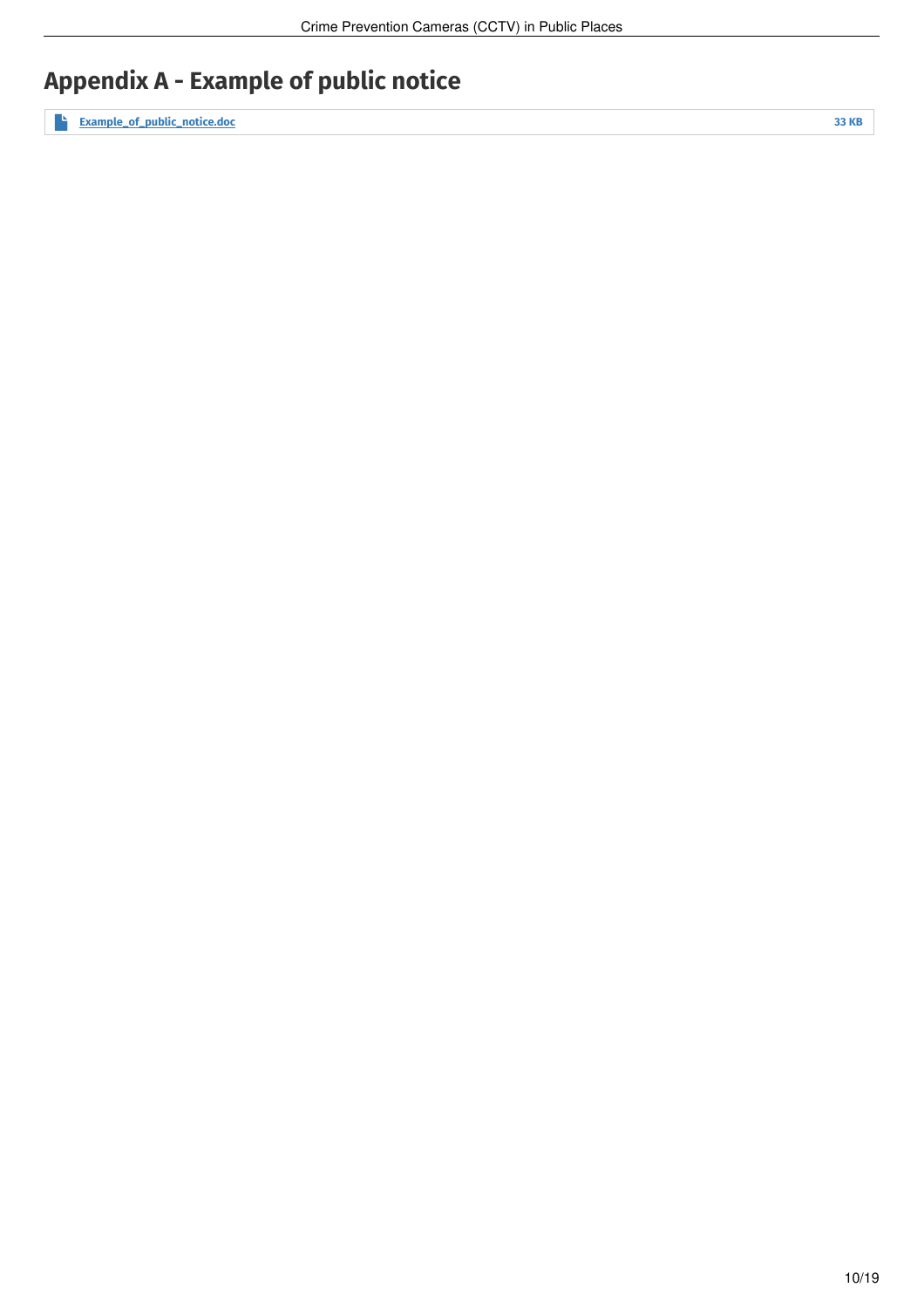## <span id="page-10-0"></span>**Appendix B - [Checklist/aide](#page-1-27) memoir**

## <span id="page-10-1"></span>**Prior to [installation](#page-1-28) and trial of new system or expansion of existing system**

| Conditions to be satisfied / work to be completed                                                                                                                                           | Agreed /<br>date<br>completed | Progress /<br>comments |
|---------------------------------------------------------------------------------------------------------------------------------------------------------------------------------------------|-------------------------------|------------------------|
| Local authority involved - who is their liaison person?                                                                                                                                     |                               |                        |
| Public locations for fixed camera sites - has the justification been documented in terms of crime,<br>place and time?                                                                       |                               |                        |
| Has a crime prevention objective been set for the public areas covered by the cameras?                                                                                                      |                               |                        |
| Is the use of crime prevention cameras part of a broad crime prevention strategy for the area?                                                                                              |                               |                        |
| Have the community been consulted and their concerns about the proposal been identified and<br>resolved?                                                                                    |                               |                        |
| Have operation instructions been developed?                                                                                                                                                 |                               |                        |
| How will the privacy of individuals going about their lawful activities be maintained?                                                                                                      |                               |                        |
| Have clear audit and review processes been established?                                                                                                                                     |                               |                        |
| Is the monitor location secure? Who are the authorised persons who will access the monitors?                                                                                                |                               |                        |
| Are local authorities and other interested groups aware the cameras will not be continuously<br>monitored?                                                                                  |                               |                        |
| Is there a process for approving and documenting camera use at other times?                                                                                                                 |                               |                        |
| Has operational oversight of the cameras been assigned to a named individual, or to a position<br>holder?                                                                                   |                               |                        |
| Has a camera officer been designated?                                                                                                                                                       |                               |                        |
| Has there been liaison with the Police Privacy Officer?                                                                                                                                     |                               |                        |
| Has the Privacy Commissioner been supplied with the proposal, including the justification for the<br>installation of the cameras and an outline of the consultation process to be followed? |                               |                        |

## <span id="page-10-2"></span>**[Consultation](#page-1-29)**

| Has the district council been consulted?                               |  |
|------------------------------------------------------------------------|--|
| Has a public survey been completed?                                    |  |
| Have retailers in the area been consulted?                             |  |
| Has the public in general been given the opportunity to provide input? |  |
| Has the Police Privacy Officer been consulted?                         |  |
| Has the Privacy Commissioner been supplied with the proposal?          |  |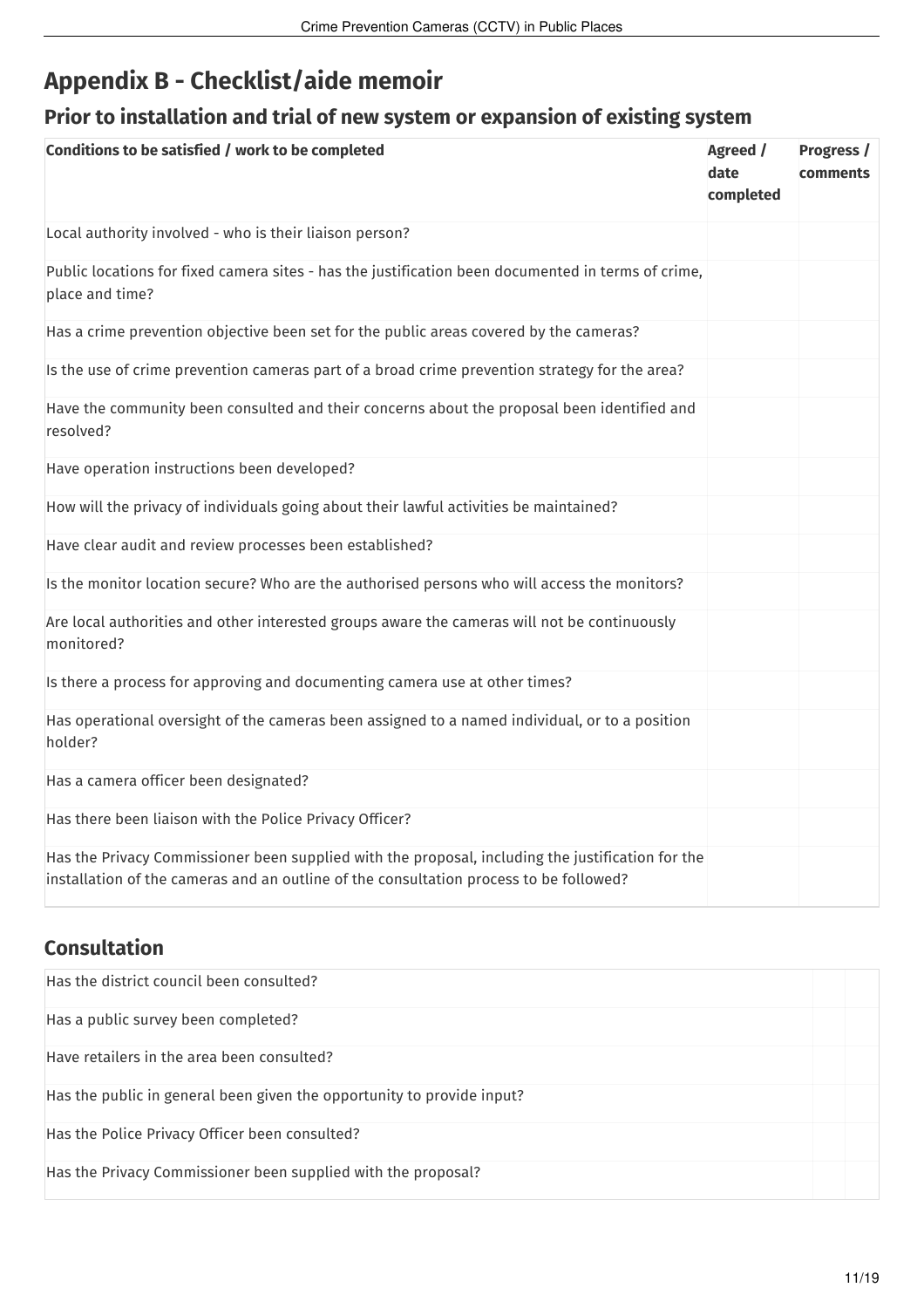## <span id="page-11-0"></span>**Public awareness of crime [prevention](#page-1-30) cameras**

Are the locations selected for camera installation clearly signposted and visible to people entering the area?

Is the local authority aware that the erection and maintenance of signs is their responsibility?

Do the signs clearly display the message: **Police Crime Prevention Camera Area** or similar message?

What is the schedule for inserting public notices in the news media to convey more detailed information about the purpose and operation of the cameras?

### <span id="page-11-1"></span>**[Camera](#page-1-31) officer role**

Liaison with the local authority and other interested groups.

Alert local authority to deficiencies in the installation and maintenance of the equipment and signs.

Publish the required public notices in the form appended to the instruction.

Implement and update the local operating instructions or policies.

Maintain the security of the monitors and tapes or disks.

Arrange camera training for Police and volunteers.

Authorise trained persons to monitor the cameras.

Record relevant statistics and significant incidents and report these to the reviewing officer, local authority and other interested groups.

Liaison with the Police Privacy Officer and the Privacy Commissioner.

Assist the review of the use of the cameras and report on the need or justification for continued operation.

### <span id="page-11-2"></span>**Control and [operation](#page-1-32) of cameras**

Are operators aware they are accountable for their actions?

Are the cameras being operated in a manner that will stand scrutiny?

Are only authorised persons operating the camera controls?

Are operators aware that crime prevention cameras are not used to maintain surveillance on individuals or groups? They are to prevent and detect criminal offences in identified high crime areas.

Is a logbook being kept recording details of incidents and identifications made attributable to the cameras?

## <span id="page-11-3"></span>**Security and retention of [information](#page-1-33)**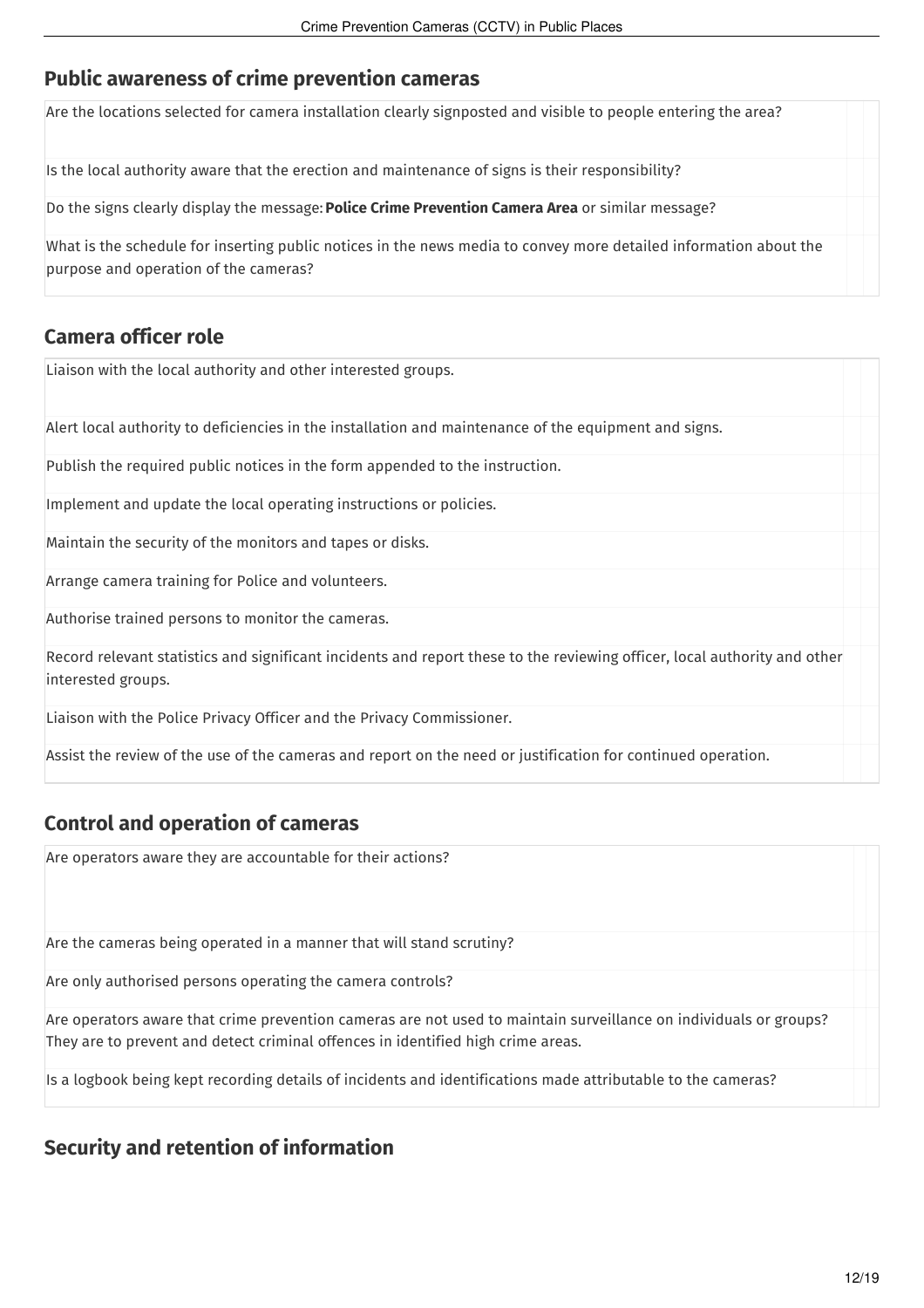| Are tapes being stored securely?                                                                                                                         |  |
|----------------------------------------------------------------------------------------------------------------------------------------------------------|--|
| Are tapes being erased or re-used within two months?                                                                                                     |  |
| Are tapes required for evidential purposes being stored according to instructions?                                                                       |  |
| Is information on hard drives being erased within two months?                                                                                            |  |
| Is hard disk data required for evidential purposes being cloned according to the procedure specified in the Electronic<br>Crime Laboratory instructions? |  |
| Is access to tapes, other media and recorded material being authorised by the camera officer and logged?                                                 |  |

### <span id="page-12-0"></span>**Audit, general review and privacy [requirements](#page-1-34)**

What is the schedule for internal audits to ensure compliance with the instruction? Who will conduct it? What does the audit include, e.g. camera operating standards, security of the monitors, tapes and drives? Has a reviewing officer been appointed to conduct an annual general review and prepare an evaluation report? Are the camera officer, local authority and other groups, with an ownership interest, aware of the review process? Does the review cover the role of the camera officer? Does the review cover the control and operation of cameras and monitors? Does the review cover the security and retention of information? Does the review cover the location, operation, effectiveness and continuing necessity for the cameras? Does the review cover the use of information collected and access to information by individuals concerned? Following the installation, was the Privacy Commissioner supplied with an outline of the consultation process followed and copies of the operating policies and public notices issued? Has the Privacy Commissioner been sent the latest evaluation report?

## <span id="page-12-1"></span>**Use of [information](#page-1-35) collected and access to information by individual concerned**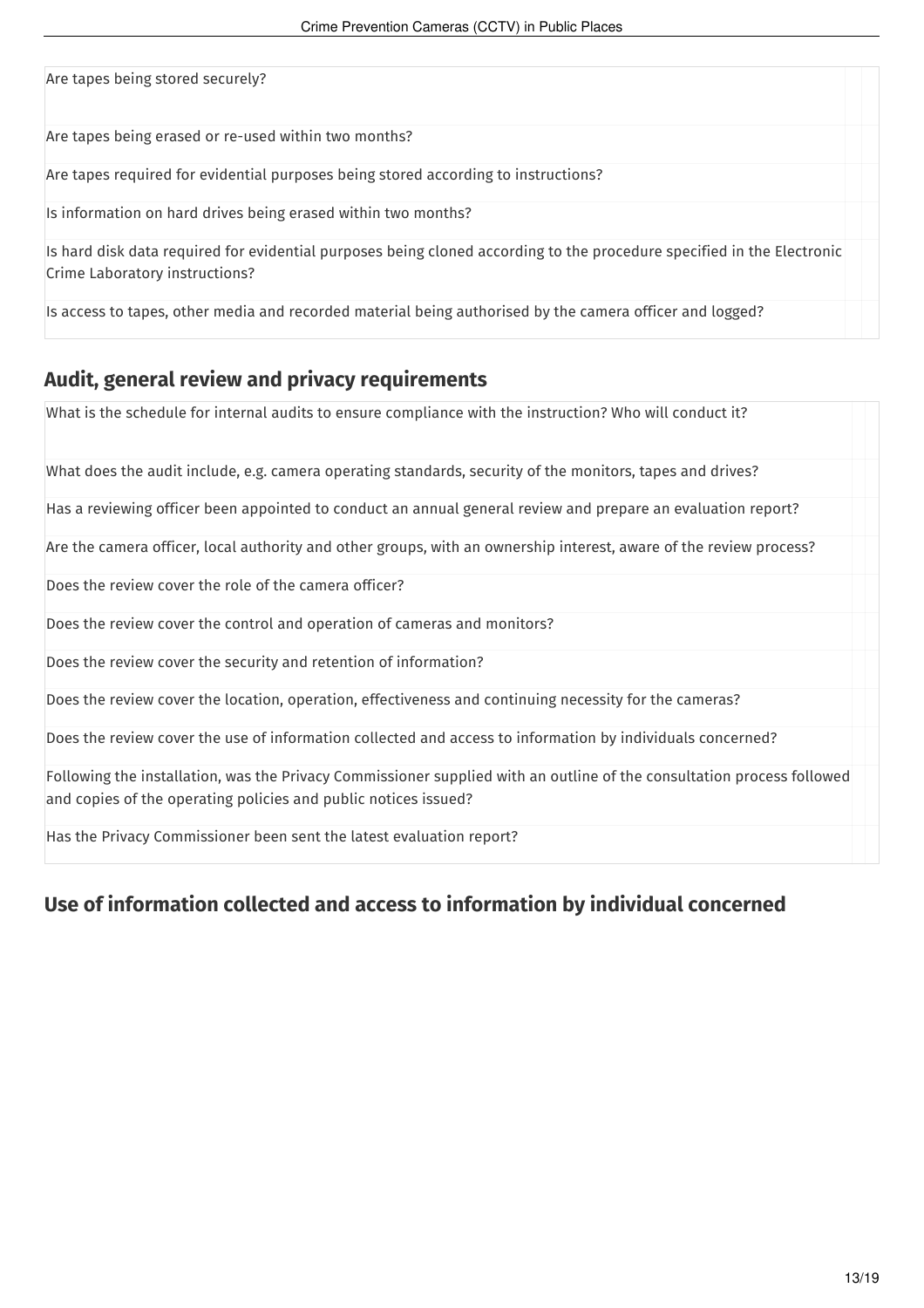Are criminal offences detected or incidents resolved in view of the cameras being documented?

Has a senior sergeant (or constable with higher rank) approved the use of camera information for inquiries relating to the investigation and prosecution of other criminal offences?

Has a senior sergeant or (constable with higher rank) approved the use of camera information for training of Police and persons authorised by the camera officer?

Has a senior sergeant or (constable with higher rank) approved the use of camera information for research into the nature of street offences etc. or evaluation of the camera system?

Are individuals who request it, and whose activities have been recorded by a Police crime prevention camera, being given access to view that personal information?

Are suspects being told of the existence of the recorded evidence and their right of access to it early in any interview?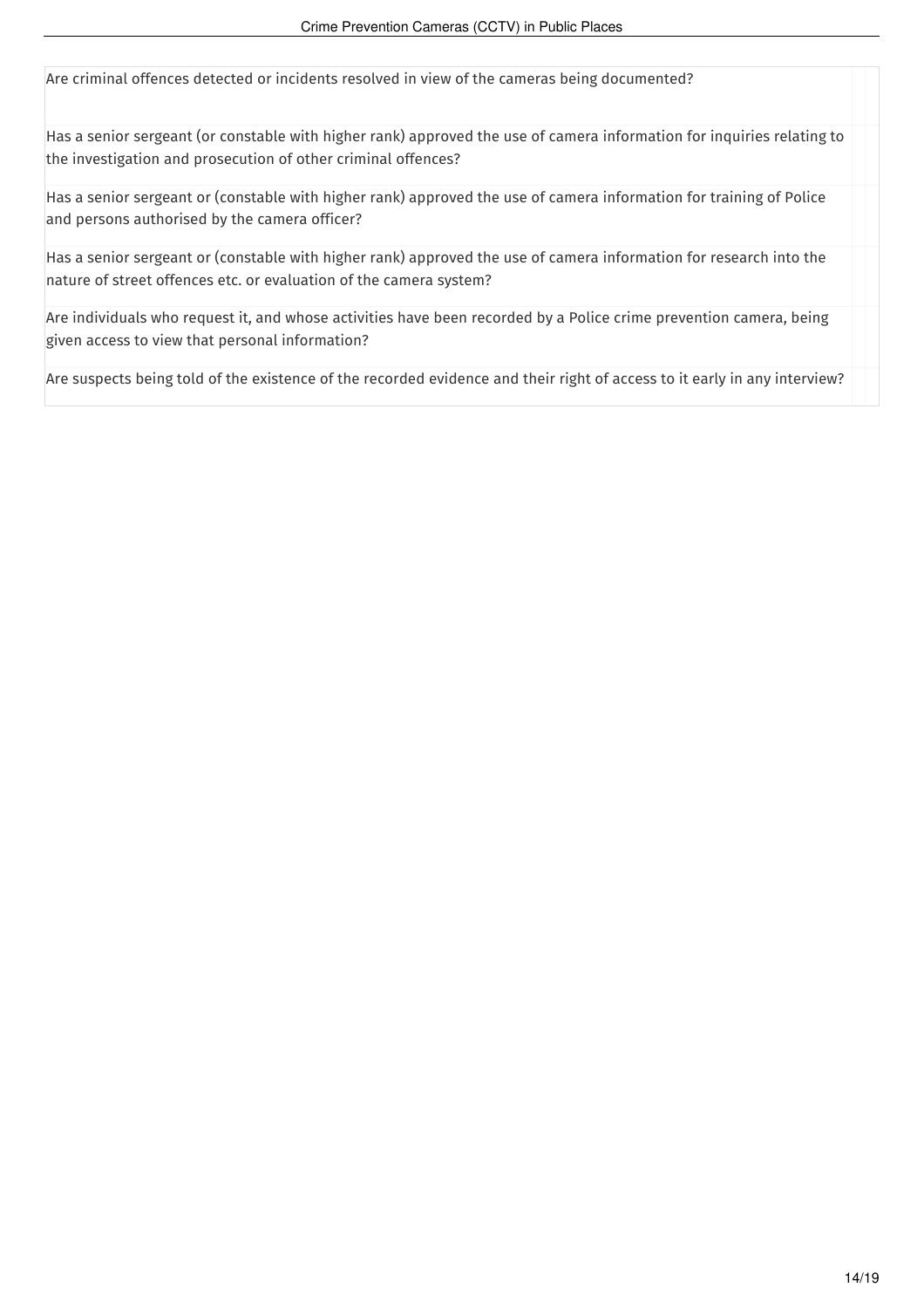## <span id="page-14-0"></span>**Appendix C - [Evaluation](#page-1-36) of your CCTV system**

Evaluate whether your CCTV system is impacting on the original problem and achieving your original crime prevention and safety outcomes.

Conduct your evaluation by following the steps in this table.

|                | <b>Step</b> Action                                                                                                                                                                                                                                                                                                                                                                                                                                                                                                                                                                                           |
|----------------|--------------------------------------------------------------------------------------------------------------------------------------------------------------------------------------------------------------------------------------------------------------------------------------------------------------------------------------------------------------------------------------------------------------------------------------------------------------------------------------------------------------------------------------------------------------------------------------------------------------|
| 1              | Consider:<br>• local perceptions of crime and safety<br>• assessing crime statistics, Police intelligence, incident and disclosure data, and other data sources<br>• what other crime prevention measure may have had an impact<br>• the displacement or change in criminal behaviour<br>• whether your technical and procedural audits have contributed to the impact<br>• whether the impacts have been reported publicly.<br>See the 'Factors to consider when evaluating a CCTV system' below this table.                                                                                                |
| $\overline{2}$ | Involve your stakeholders and community.                                                                                                                                                                                                                                                                                                                                                                                                                                                                                                                                                                     |
| 3              | Collect information from all available sources like:<br>• incident and disclosure books<br>• pre and post-system crime data and statistics<br>• local Police intelligence on crime and policing issues<br>· local media stories<br>• feedback from informal comments or stories of significant change that are discussed in the community<br>• your technical and procedural audits<br>• any other relevant sources.                                                                                                                                                                                         |
| 4              | Compare and analyse:<br>• What impact (positive or negative) has CCTV had on the problem you sought to solve?<br>• Have you achieved the outcomes in your strategy?<br>• Is the technology and its operation achieving the intended purpose?<br>• How does the CCTV system complement other safety and crime prevention measures?<br>• Whether your systems are capable of determining and resolving problems effectively and lawfully<br>• How and to what degree has crime or criminal behaviour been displaced to other local hot-spots or areas?<br>• What technical advances could improve your system? |
| 5              | Publicise your results so that your stakeholders know how effective your system is.                                                                                                                                                                                                                                                                                                                                                                                                                                                                                                                          |
| 6              | Decide whether you are making changes to the CCTV system. Consider removal, upgrade or replacement of your CCTV<br>cameras and systems. Are they effective?                                                                                                                                                                                                                                                                                                                                                                                                                                                  |

## <span id="page-14-1"></span>**Factors to consider when [evaluating](#page-1-37) a CCTV system**

In addition to assessing changes in the levels of crime in the intervention and comparable control areas before and after the installation of CCTV systems, consideration should be given to:

- crime patterns in surrounding areas in order to measure displacement/diffusion of benefit effects
- perceptions among both business traders and the general public of CCTV, fear of crime and feelings of safety in both
- intervention and control areas before and after CCTV installation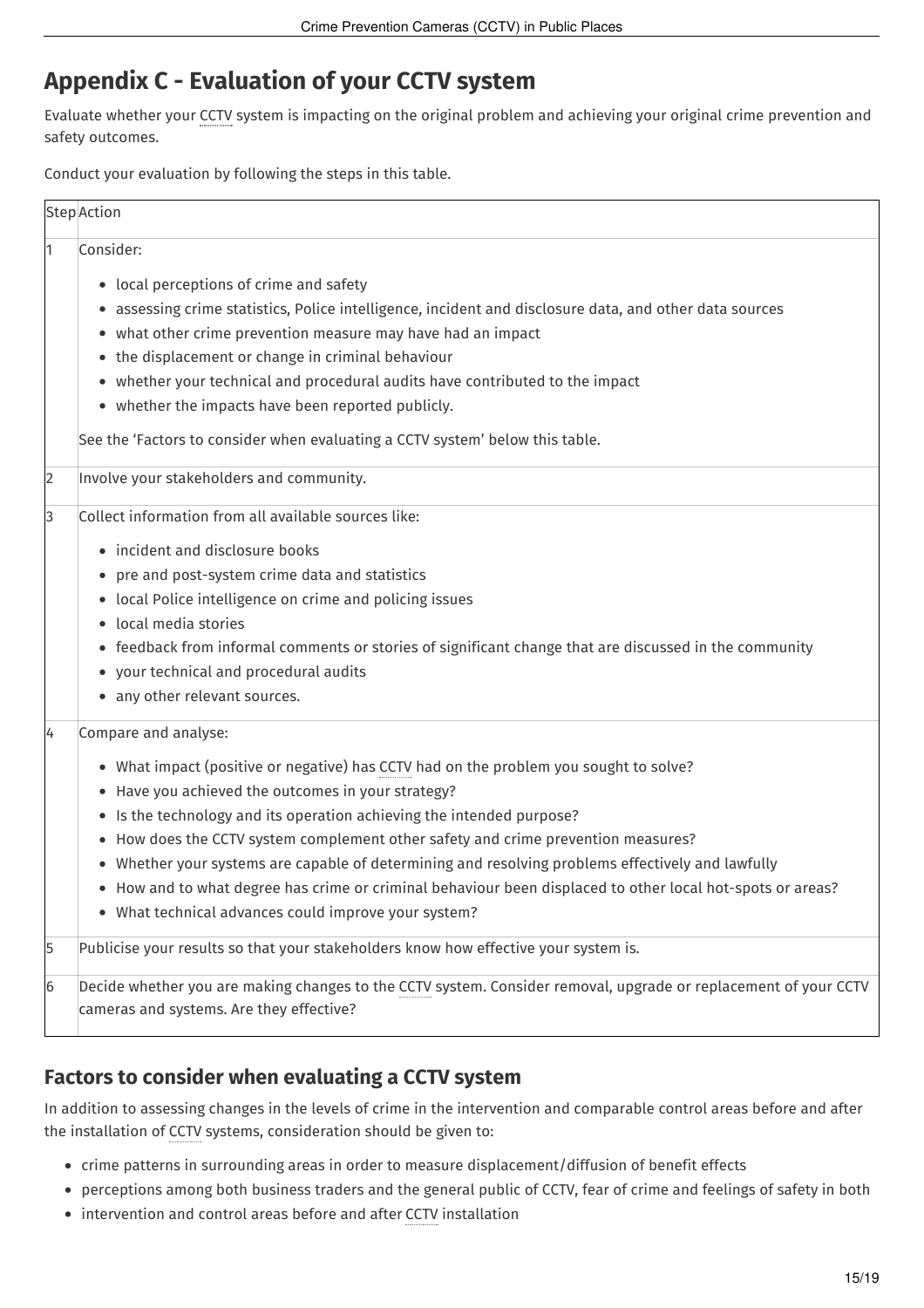- mapping other crime reduction initiatives operating within the intervention and control areas that may impact on any outcomes
- technical specifications and key features of the design of the CCTV systems, such as the number of cameras and coverage area
- the process of implementing and installing the CCTV systems, including any issues that are encountered over the course of the project
- activities aimed at increasing general awareness of the presence of CCTV, such as signage and media releases
- control room operations, including a log of monitoring schedules, details regarding incidents identified by the cameras, calls to Police and/or security patrols in relation to incidents that have been identified, and requests from police for access to footage for evidentiary purposes
- relationships with key external agencies such as Police, including any protocols and procedural guidelines or memoranda of understanding that are developed; and costs attributed to installation, maintenance and monitoring.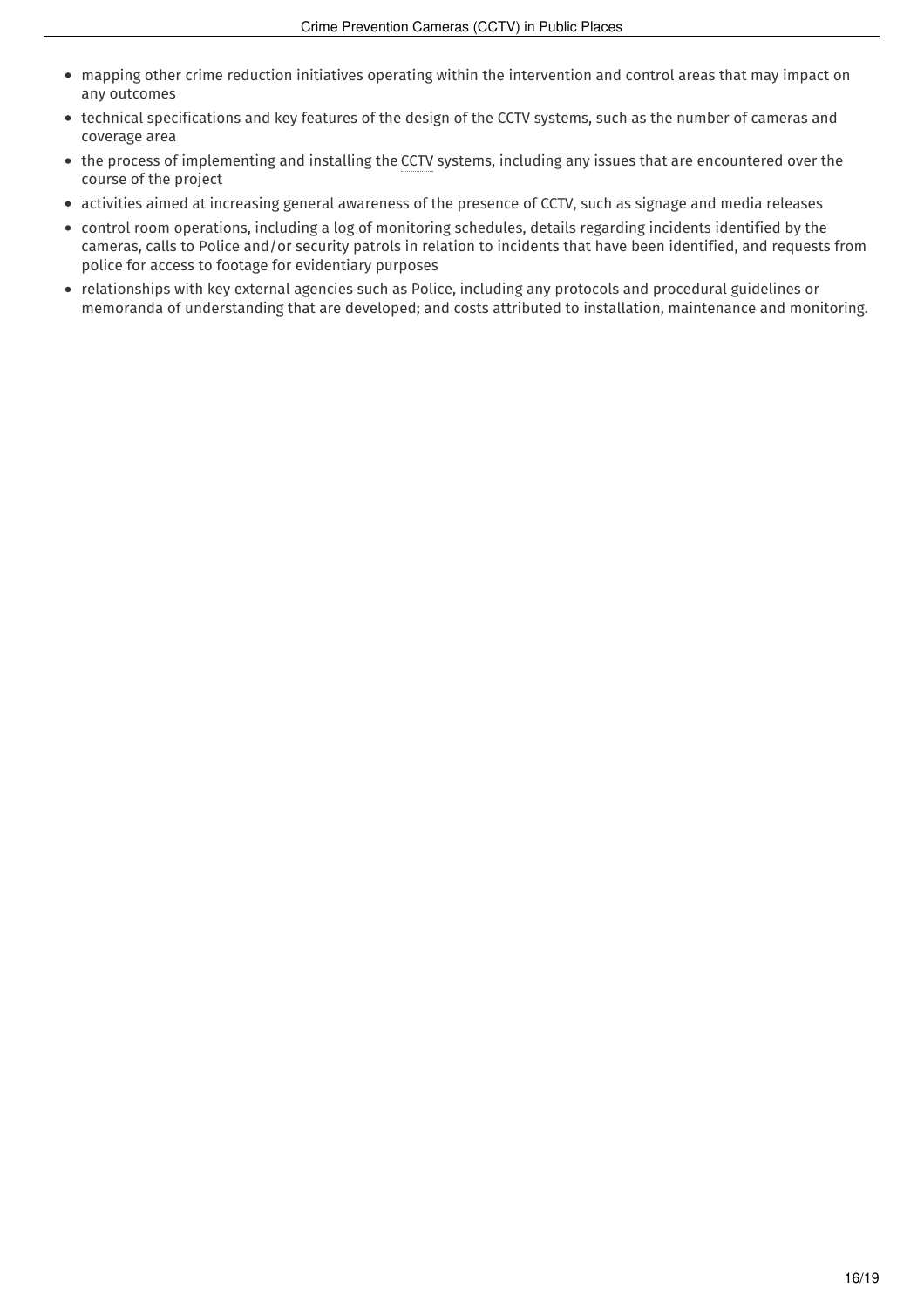## <span id="page-16-0"></span>**Appendix D – Privacy Act 1993 access and [disclosure](#page-1-38) flow charts**

#### **DEALING WITH A REQUEST FOR PERSONAL INFORMATION**



If you have any concerns on how to proceed with an information request, feel free to contact our enquiries team on 0800 803 909 or enquiries@privacy.org.nz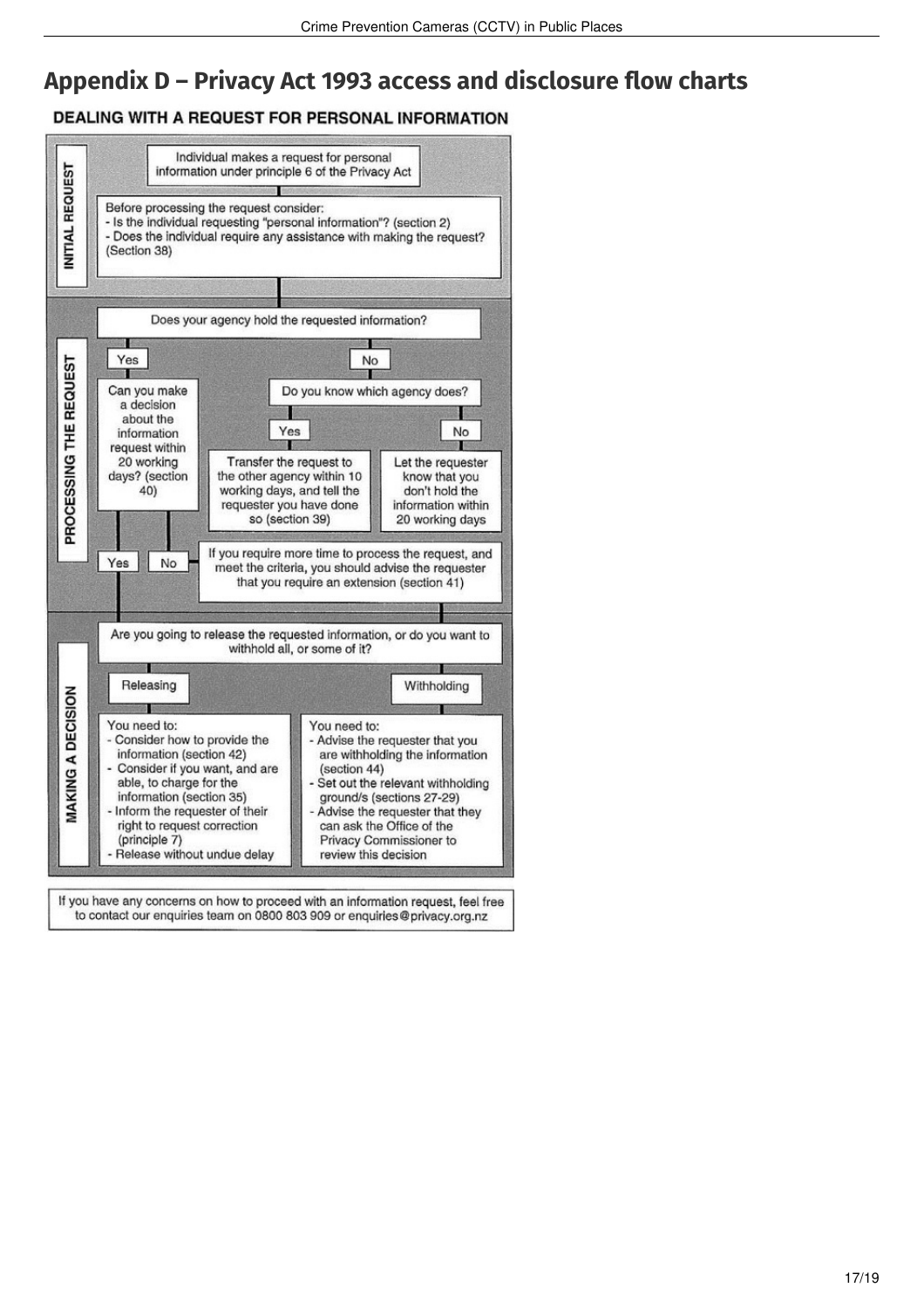# DISCLOSING PERSONAL INFORMATION ("PI") UNDER THE<br>PRIVACY ACT ("THE ACT")

| When you have received a request for<br>PI from anyone other than the individual<br>concerned or their representative<br>Are you required to release the PI?<br>In some cases you may not have a<br>about<br>providing<br>choice<br>requested<br>information, eg if Police produce a<br>search warrant or if the request is under<br>s 17 of the Tax Administration Act.                                                                                                                                                                                                                                                                                                                                                                                                                                                           | Disclosure of PI when you have not<br>received a request<br>Are you required to release the<br>PI under another piece of law?<br>Some laws place agencies under an<br>obligation to report certain information,<br>eg s 18 of the Land Transport Act 1998                                                                                                             |  |  |  |
|------------------------------------------------------------------------------------------------------------------------------------------------------------------------------------------------------------------------------------------------------------------------------------------------------------------------------------------------------------------------------------------------------------------------------------------------------------------------------------------------------------------------------------------------------------------------------------------------------------------------------------------------------------------------------------------------------------------------------------------------------------------------------------------------------------------------------------|-----------------------------------------------------------------------------------------------------------------------------------------------------------------------------------------------------------------------------------------------------------------------------------------------------------------------------------------------------------------------|--|--|--|
| Yes<br>No<br>Where another law specifically<br>requires<br>disclosure,<br>this<br>overrides the Act. You can<br>disclose the PI.*                                                                                                                                                                                                                                                                                                                                                                                                                                                                                                                                                                                                                                                                                                  | Yes<br>No<br>Where law specifically requires<br>disclosure, this overrides the<br>Act. You can disclose the Pl.*                                                                                                                                                                                                                                                      |  |  |  |
| Are you allowed to release the PI<br>under<br>another<br>law?<br>In some cases you have the discretion<br>to disclose information, but only if you<br>have received a request first, eg the<br>Official Information Act 1982 or s 59 of<br>the<br>Housing<br>Restructuring<br>and<br>Tenancy Matters Act 1992 (HNZC).<br>No<br>Yes<br>If you want to disclose this<br>information, you may do so.*                                                                                                                                                                                                                                                                                                                                                                                                                                 | Is there another law which allows you to<br>disclose<br>this<br>information?<br>Some laws permit disclosure in specific<br>circumstances or for specific reasons, eg ss<br>15-16 of the Children, Young Persons and<br>Their Families Act 1989 or the Protected<br>Disclosures Act 2000.<br>No<br>Yes<br>If you want to disclose this<br>information, you may do so.* |  |  |  |
| You will need to consider disclosure under principle 11 of the Act.<br>Does an exception under principle 11 apply in the circumstances?<br>Some exceptions allowing for disclosure under rule 11:<br>Where disclosure is one of the purposes which you collected the information for, or<br>disclosure is directly related (principle 11(a)).<br>If the individual consents to disclosure (principle 11(d)).<br>If the information was originally obtained from a publicly available publication<br>(principle 11(b).<br>Disclosure is necessary to avoid prejudice to the maintenance of the law, or for court<br>÷.<br>or tribunal proceedings (principle 11(e)).<br>Disclosure is necessary to prevent or lessen a serious threat (having regard to<br>٠<br>likelihood, severity and imminence) (principle 11(f)).<br>Yes<br>No |                                                                                                                                                                                                                                                                                                                                                                       |  |  |  |
| You can disclose the information, if you want to.*<br>Do<br>disclose<br>not<br>the<br>information.                                                                                                                                                                                                                                                                                                                                                                                                                                                                                                                                                                                                                                                                                                                                 |                                                                                                                                                                                                                                                                                                                                                                       |  |  |  |
| *You should also make a note of what PI was disclosed and your reasons for disclosure.                                                                                                                                                                                                                                                                                                                                                                                                                                                                                                                                                                                                                                                                                                                                             |                                                                                                                                                                                                                                                                                                                                                                       |  |  |  |

If you have any questions or concerns about disclosing personal information, feel free to contact our enquiries team on 0800 803 909 or enquiries@privacy.org.nz for guidance.